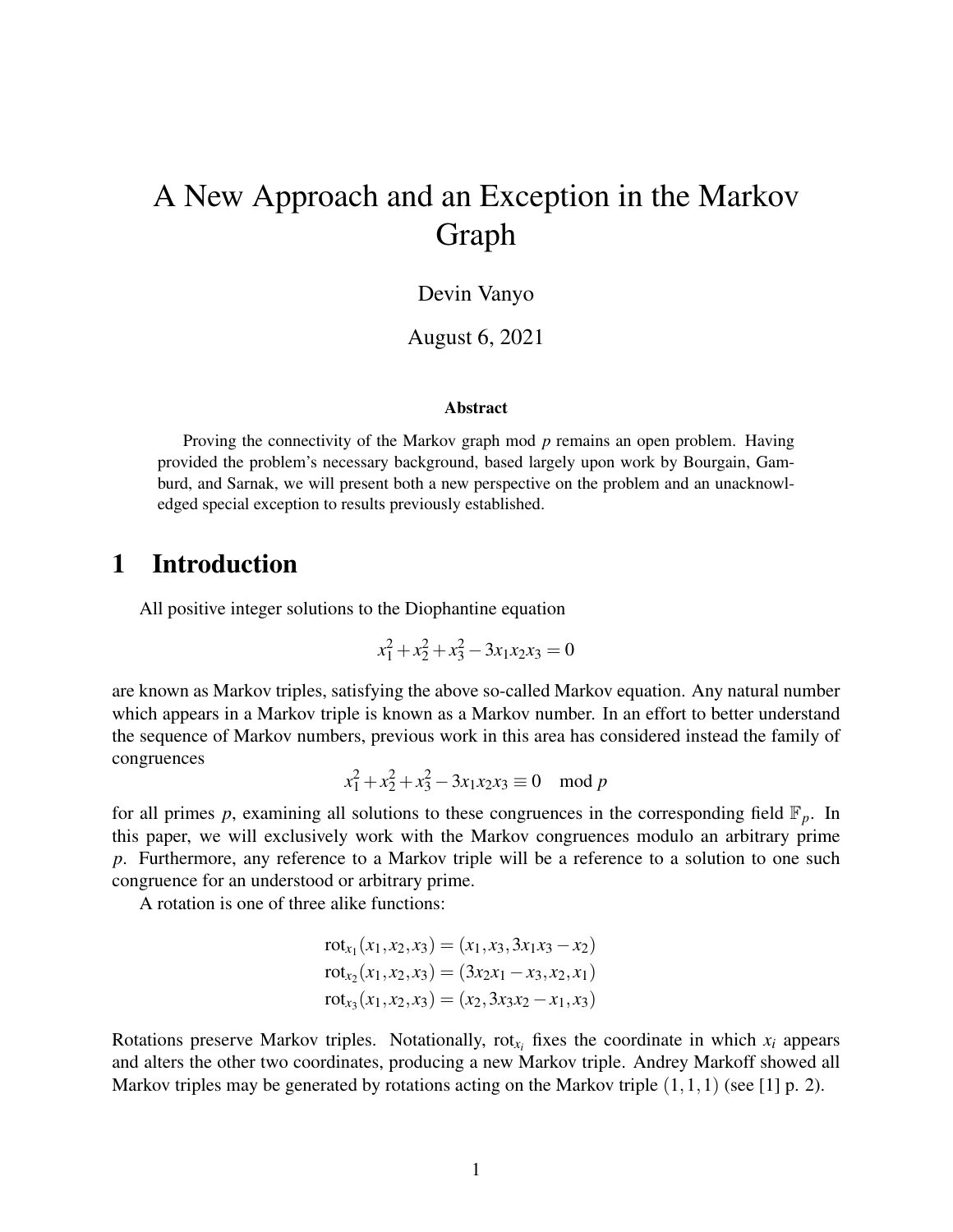We construct our graph of interest using rotations. The Markov graph  $\hat{G}_p$  has vertices being all Markov triples mod *p* and edges connecting two vertices if a rotation sends one triple to the other. Are  $\hat{G}_p$  connected for all primes  $p$ ? This is the driving question motivating our research.

Rotations invite deeper and more useful tools. For instance, the coordinate  $x_1$  in rot<sub> $x_1$ </sub> remains fixed, so it need not be represented explicitly in the pre-image or image. Hence, a rotation could be considered as

$$
rot_{x_1}\begin{pmatrix}x_2\\x_3\end{pmatrix}=\begin{pmatrix}0&1\\-1&x\end{pmatrix}\begin{pmatrix}x_2\\x_3\end{pmatrix}
$$

where  $3x_1 = x$  and clearly

$$
\begin{pmatrix} 0 & 1 \ -1 & x \end{pmatrix} \in SL_2(\mathbb{F}_p).
$$

Thus, each  $x \in \mathbb{F}_p$  determines a matrix in  $SL_2(\mathbb{F}_p)$  which, when acting as a linear transformation, may adequately represent a rotation. Call this matrix the rotation matrix of *x*. Importantly, define the order of any  $x \in \mathbb{F}_p$  as the order of the rotation matrix of x in  $SL_2(\mathbb{F}_p)$ . Please note: to avoid future confusion, recall that  $x_1$  and  $x$  are not the same value (unless they are zero). On the one hand,  $x_1$  appears in tangible Markov triples, whereas on the other,  $x = 3x_1$  tends to appear in the context of rotations and rotation matrices so that there is no additional coefficient.

We can classify elements of  $\mathbb{F}_p$  into three types via the rotation matrices. Examining the eigenvalues of the rotation matrix produces

$$
\lambda = \frac{x \pm \sqrt{x^2 - 4}}{2}.
$$

Hence, we may immediately classify elements  $x \in \mathbb{F}_p$  by  $\left(\frac{x^2-4}{p}\right)$  $\frac{-4}{p}$ ), where ( $\frac{*}{*}$ ∗ ) is the Legendre symbol:

- if  $x \equiv \pm 2 \mod p$ , *x* is *parabolic*,
- if  $\left(\frac{x^2-4}{n}\right)$  $\frac{-4}{p}$ ) = 1, *x* is *hyperbolic*,
- if  $\left(\frac{x^2-4}{n}\right)$  $\frac{-4}{p}$ ) = -1, *x* is *elliptic*.

Bourgain, Gamburd, and Sarnak (BGS) demonstrated that each type of element has particular possible orders. Any parabolic element has order either *p* or 2*p*, any hyperbolic element has order dividing  $p-1$ , and any elliptic element has order dividing  $p+1$  [2]. In this paper, we will later demonstrate one previously unknown exception to these BGS rules, which suggests their more careful consideration.

The order of a Markov triple is defined as the maximum order of its three components. A given triple is called maximal if one of its components has maximal order according to its respective type, those maximal orders being either *p* or 2*p* (to be explained),  $p-1$ , or  $p+1$ . These maximal triples, and hence the maximal elements in  $\mathbb{F}_p$  which determine them, are important to our study of connectedness. The set of all maximal Markov triples is known as the cage, sometimes denoted  $X^*(p)$ , and BGS proved that the cage is connected in  $\hat{G}_p$ , a pivotal result [2].

The BGS approach from this point is to grow this connected component, systematically showing that more and more triples are connected to the cage ([1] organizes this nicely). They break this process into three stages depending upon the order of a given Markov triple. In the "end game,"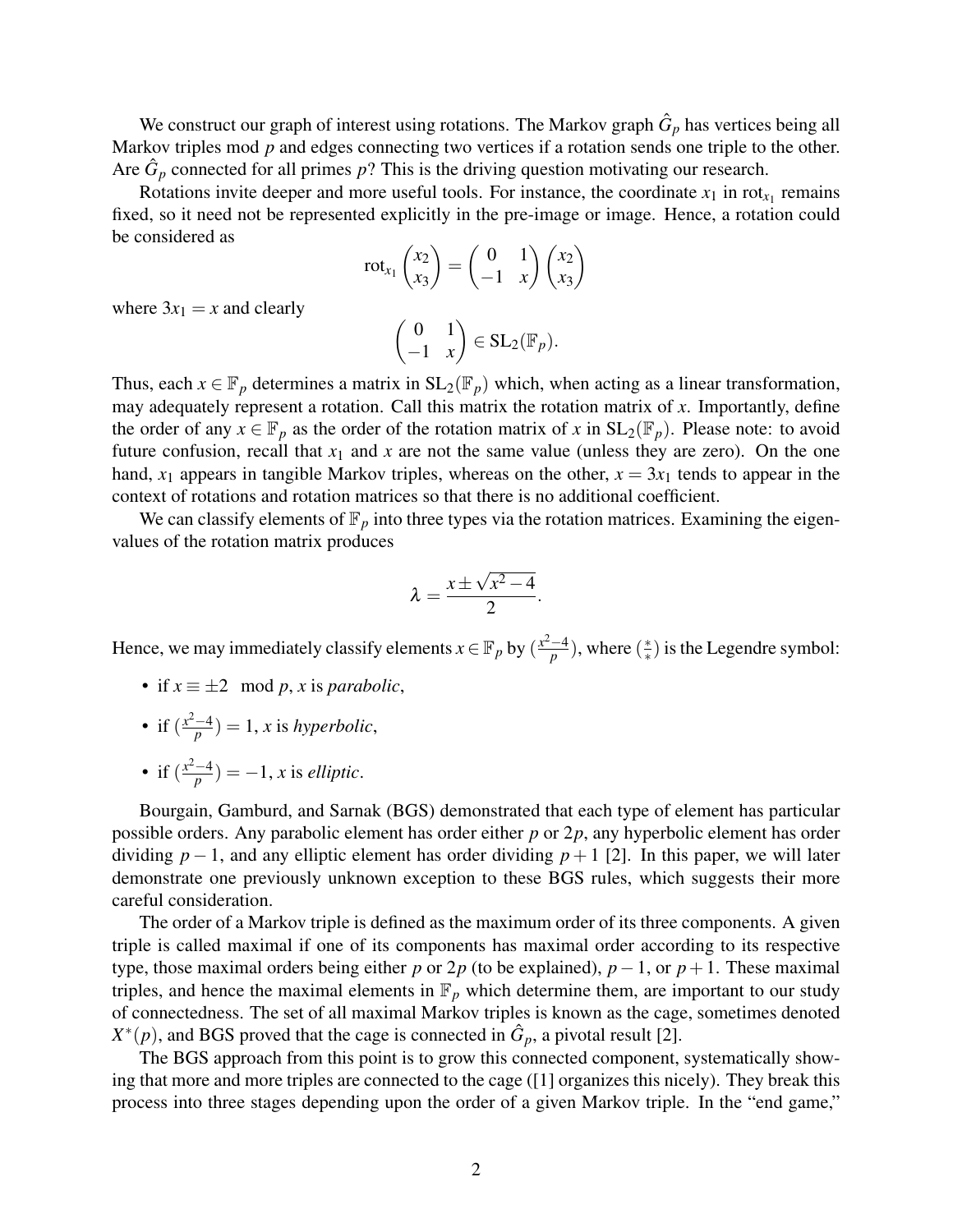they prove that any triple of order  $p^{1/2+\delta}$  for a fixed  $\delta > 0$  is connected to the cage. This may be done in one step, i.e. one iterative application of a rotation. In the "middle game," BGS aim to show that any triple of order  $p^{\varepsilon}$  with  $\varepsilon > 0$ , or in other words of order not independent of p, may be connected to the cage, this time in some finite number of steps, i.e. iterative applications of some finite number of rotations which grow in order. The final stage of growing the cage is the "opening," which is concerned with elements of order uniformly bounded regardless of  $p$  at  $p < c$ for some constant *c*.

However, the BGS approach to the "middle game" is via a bounding argument. Their arguments only managed to show connectivity in the "middle game" for truly massive prime moduli, as Fuchs, et al. computationally demonstrated. Therefore, although BGS carved one foothold for the problem, a definitive proof of connectivity for all  $\hat{G}_p$  remains open.

This paper's contributions to the problem are twofold. Firstly, we will examine another perspective with which one can view the problem using what we call parabolic cycles. Although yet unyielding, this approach transforms the problem into questions regarding orders in  $\mathbb{F}_p$  in a manner both promising and more intuitive to the structure of  $\hat{G}_p$ . Secondly, as alluded to earlier, in the course of study an exception to the BGS rules concerning the order of elements of  $\mathbb{F}_p$  was found. We will demonstrate the proof for this exception and consider its implications.

#### 2 A New Approach to Connectivity

Parabolic elements are particularly interesting because their orders are either *p* or 2*p* only, and as we shall explain, it makes sense to call both these orders maximal. Hence, any parabolic element is in the cage by definition. Parabolic elements by definition are also particularly easy to find, being just  $x \equiv \pm 2 \mod p$ . A deeper dive into these elements elicits an alternative perspective to the structure of  $\hat{G}_p$ .

Firstly, we introduce another piece of terminology used by both BGS and Fuchs, et al. Define  $C_i(a)$  to be the set of all Markov triples with *i*th coordinate equal to *a*. In practice, we primarily work with  $C_1(a)$  since any permutation of a Markov triple is a Markov triple.

One may view  $\hat{G}_p$  in terms of these  $C_1(a)$  sets. Because rot<sub>a</sub> fixes the coordinate *a*, each orbit of rot<sub>a</sub> starting with some triple in  $C_1(a)$  must be entirely contained within  $C_1(a)$ . With this same reasoning, each  $C_1(a)$  must be partitioned by disjoint rotational cycles, which "cycle" because rot<sub>a</sub> is well-defined, meaning rot<sub>a</sub> will follow one, non-intersecting path which does not split, and  $C_1(a)$ is finite. Viewing  $\langle \text{rot}_a \rangle$  as a group acting on  $C_1(a)$ , we tend call each of these intra- $C_1(a)$  cycles an *orbit*. In the context of  $C_1(a)$ , call rot<sub>*b*</sub> where  $b \neq a$  and either  $(a, b, ?) \in C_1(a)$  or  $(a, ?, b) \in C_1(a)$ , a *jumping rotation*, since it "jumps" out of  $C_1(a)$  and into some other  $C_1$ . See Figure 1.

Recall that  $x_1 \equiv \pm \frac{2}{3}$  mod *p* are the only parabolic Markov numbers in  $\hat{G}_p$ . It is a fact [2] that  $C_1(\pm \frac{2}{3})$  $\frac{2}{3}$ ) is nonempty if and only if  $p \equiv 1 \mod 4$ . Furthermore, explicitly for any  $t \in \mathbb{F}_p$ ,

$$
C_1\left(\frac{2}{3}\right) = \left(\frac{2}{3}, t, t \pm \frac{2i}{3}\right)
$$

$$
C_1\left(-\frac{2}{3}\right) = \left(-\frac{2}{3}, t, -t \pm \frac{2i}{3}\right)
$$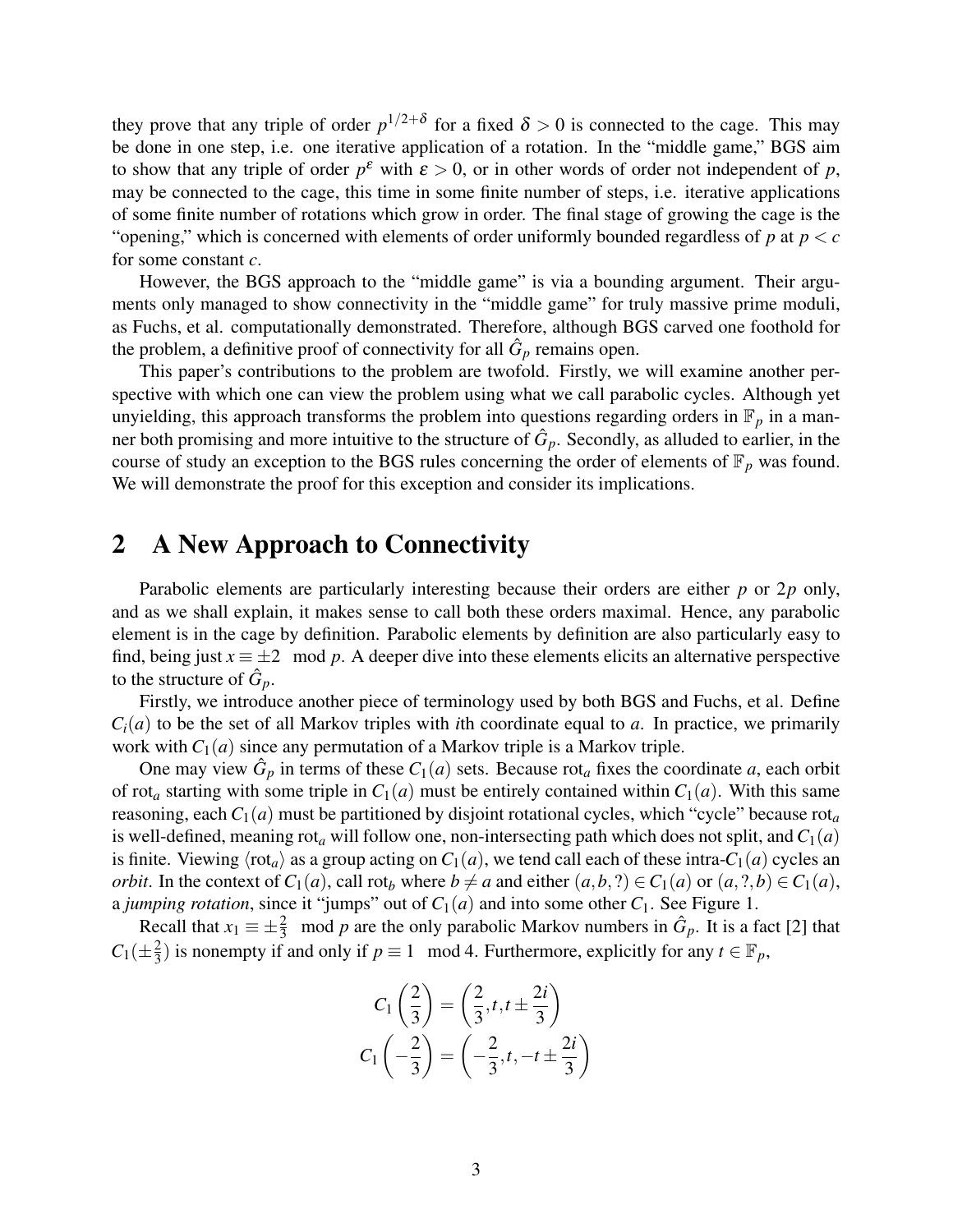

Figure 1: The general structure of  $\hat{G}_p$  viewed through a sampling of  $C_1$  sets. Orbits and parabolic cycles (to be discussed) are in blue and jumping rotations are illustrated in green.

and

$$
rot_{2/3}\left(t, t \pm \frac{2i}{3}\right) = \left(t \pm \frac{2i}{3}, t \pm \frac{4i}{3}\right)
$$

$$
rot_{-2/3}\left(t, -t \pm \frac{2i}{3}\right) = \left(-t \pm \frac{2i}{3}, -t \mp \frac{4i}{3}\right)
$$

where  $i^2 \equiv -1 \mod p$  [2]. Note that such an *i* exists because  $p \equiv 1 \mod 4$ . The  $C_1(\pm \frac{2}{3})$  $\frac{2}{3}$ ) may be interpreted as disjoint lines. Finally,  $x = 2$  has order p because rot<sub>2/3</sub> fixes each line in  $C_1(\frac{2}{3})$  $(\frac{2}{3}),$ and *x* = −2 has order 2*p* because rot<sub>−2/3</sub> interchanges each line in  $C_1(-\frac{2}{3})$  $\frac{2}{3}$ ) (see [1] p. 10 for an illustration). However, in either case, it is clear that  $|C_1(\pm \frac{2}{3})| = 2p$ . 3

Examine when  $x_1 = \frac{2}{3}$  $\frac{2}{3}$ . Since  $\left\{\frac{2i}{3}\right\}$  $\frac{2i}{3}$ ,  $2(\frac{2i}{3})$  $\frac{2i}{3}$ ), ..., *p*( $\frac{2i}{3}$  $\left(\frac{2i}{3}\right) = 0$ } forms a complete residue system mod *p*, so does  $\{t, t + \frac{2i}{3}\}$  $\frac{2i}{3}, t+2(\frac{2i}{3})$  $\left(\frac{2i}{3}\right), \ldots, t + (p-1)\left(\frac{2i}{3}\right)\right\}$ . Thus, if a triple contains the parabolic Markov number  $\frac{2}{3}$ , it may be connected via rot<sub>2/3</sub> to a parabolic triple containing any coordinate. The same conclusion holds for  $x_1 = -\frac{2}{3}$  $rac{2}{3}$  because  $|C_1(-\frac{2}{3})|$  $\left| \frac{2}{3} \right| = 2p$  and 2 has order 2*p*, so there is only one orbit, where *t* as above is arbitrary. This proves the following.

**Theorem 2.1.** *Let*  $p \equiv 1 \mod 4$ *. Then,*  $C_1(a)$  *contains a parabolic triple for every*  $a \in \mathbb{F}_p$ *.* 

We can be more precise. Remembering all permutations of Markov triples are Markov triples,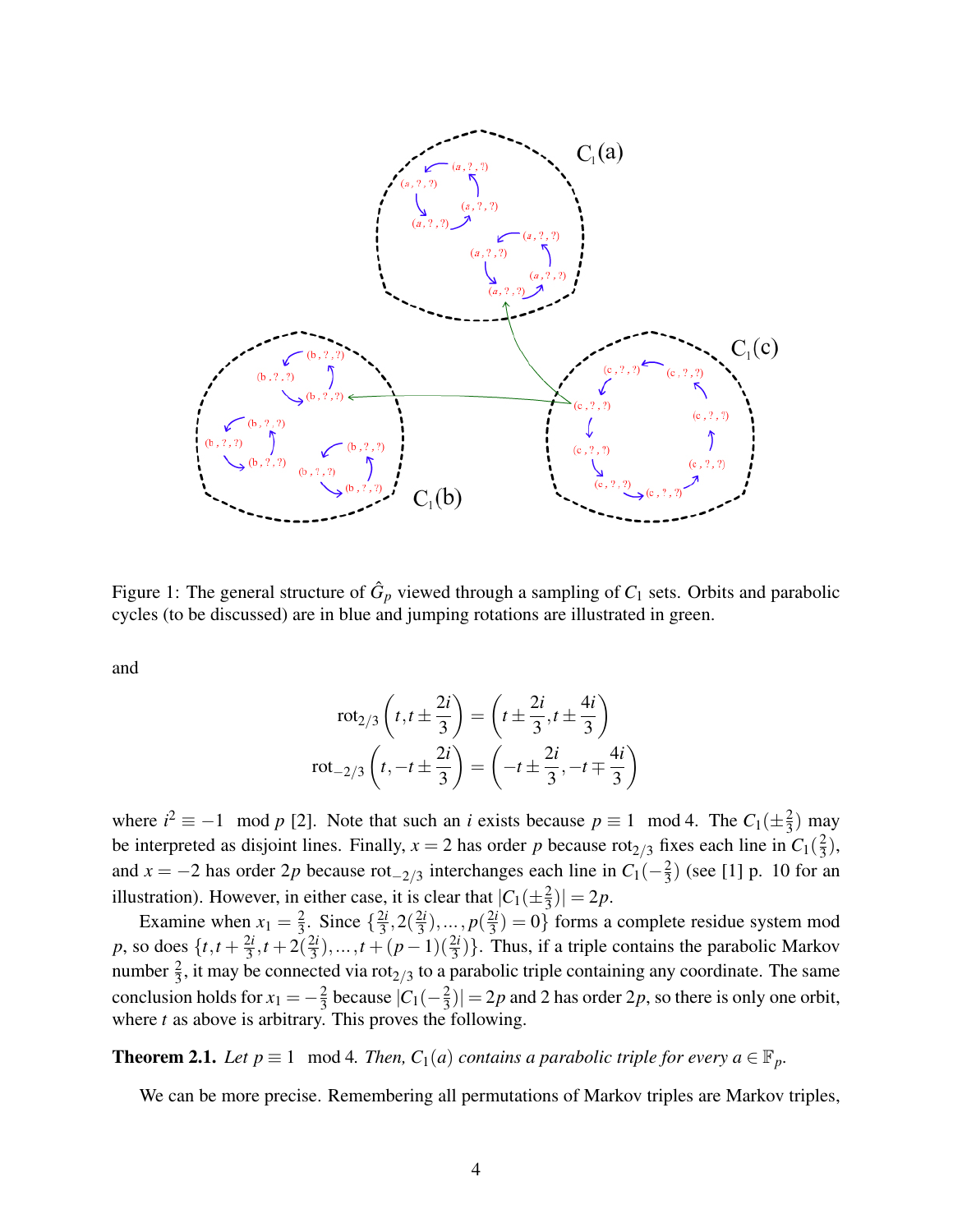| Case 1:                                   | $a = \frac{2(1 - )}{1}$ | 2i<br>2i<br>$a, \frac{2}{3}, a+$<br>$a, a + \frac{\pi}{3}, \frac{\pi}{3}$<br>$\overline{3}$                         |
|-------------------------------------------|-------------------------|---------------------------------------------------------------------------------------------------------------------|
| 2i<br>$\frac{1}{3} = a + \frac{1}{3}$     |                         | 2<br>2i<br>$a, -\frac{1}{3}, -a$ –<br>$a, -a -$<br>$=$<br>$\overline{3}$<br>$\overline{3}$<br>$\overline{3}$        |
| Case 2:                                   | $a =$                   | 2i<br>2<br>$a, \frac{\pi}{3}, a$ –<br>a, a<br>$\frac{1}{3}, \frac{1}{3}$<br>$\overline{3}$                          |
| 2i<br>$\frac{1}{3} = a - \frac{1}{3}$     |                         | 2i<br>$a, -\frac{1}{3}, -a +$<br>$a, -a+\frac{1}{3},$<br>$=$<br>$\overline{3}$<br>$\overline{3}$                    |
| Case 3:                                   | $a =$                   | 2i<br>$a, \frac{\overline{a}}{3}, a + \frac{\overline{a}}{3}$<br>$=$<br>a,<br>$a - \frac{1}{3}$<br>$\overline{3}$   |
| 2i<br>$a + \frac{1}{3}$<br>$\overline{3}$ |                         | $\overline{2}$<br>2i<br>$a, a +$<br>$a, -\frac{1}{3},$<br>$-a$<br>$\overline{3}$ , $\overline{3}$<br>$\overline{3}$ |
| Case 4:                                   | $a =$<br>$\overline{3}$ | 2i<br>$a, -\frac{1}{3}, -a+\frac{1}{3}$<br>a, a<br>$-\overline{3},\overline{3}$                                     |
| 2i<br>$= a - \frac{1}{3}$<br>$\mathbf 3$  |                         | 2i<br>2i<br>$a, \frac{\overline{a}}{3}, a$<br>$a, -a+\frac{1}{3}, -$<br>$-\frac{1}{3}$<br>3                         |

Table 1: The values of *a* where parabolic triples are not distinct.

it is clear that when *a* is not parabolic,  $C_1(a)$  nonetheless contains at most 8 parabolic triples:

$$
\left(a, \frac{2}{3}, a \pm \frac{2i}{3}\right), \left(a, a \pm \frac{2i}{3}, \frac{2}{3}\right), \left(a, -\frac{2}{3}, -a \pm \frac{2i}{3}\right), \left(a, -a \pm \frac{2i}{3}, -\frac{2}{3}\right)
$$

Examining when these solutions might not be distinct, we have cases, as seen in Table 1. One may check that each case is distinct from every other since  $p \equiv 1 \mod 4$ . This establishes the following result.

**Theorem 2.2.** *Let*  $p \equiv 1 \mod 4$  *and i be such that*  $i^2 \equiv -1 \mod p$ . If  $a = \frac{\pm 2(1 \pm i)}{2}$ 3 *, there are* 6 *parabolic triples in*  $C_1(a)$ *. For all other*  $a \in \mathbb{F}_p$ *, there are* 8 *parabolic triples in*  $C_1(a)$ *.* 

It is worth mentioning that this result inspires a slightly sharper previously known corollary.

**Corollary 2.3.** *If*  $p \equiv 1 \mod 4$ , for every  $a \in \mathbb{F}_p$  there exist at least 6 Markov triples containing *a.*

From the above discussion, it is clear that parabolic triples are at least evenly distributed throughout the collection of sets  $C_1(a)$ . We will now examine the rot<sub>a</sub> orbits within each  $C_1(a)$ which contain parabolic triples. Call these parabolic cycles. Recall that every parabolic triple is maximal and connected to the cage, which implies that every triple in a parabolic cycle is also connected to the cage.

We neglect structurally determining the exact number of parabolic cycles per each  $C_1(a)$ . The data does not indicate an easily discernible pattern, and to do so is not necessary. Given the structure of rotations, which swap one coordinate and alter the other, it is cursory at least to say each  $C_1(a)$  may contain an absolute maximum of 4 parabolic cycles.

Instead, we computed the number of parabolic cycles in total for various prime moduli. We also computed the total number of orbits (contained within the  $C_1(a)$ 's), of which parabolic cycles are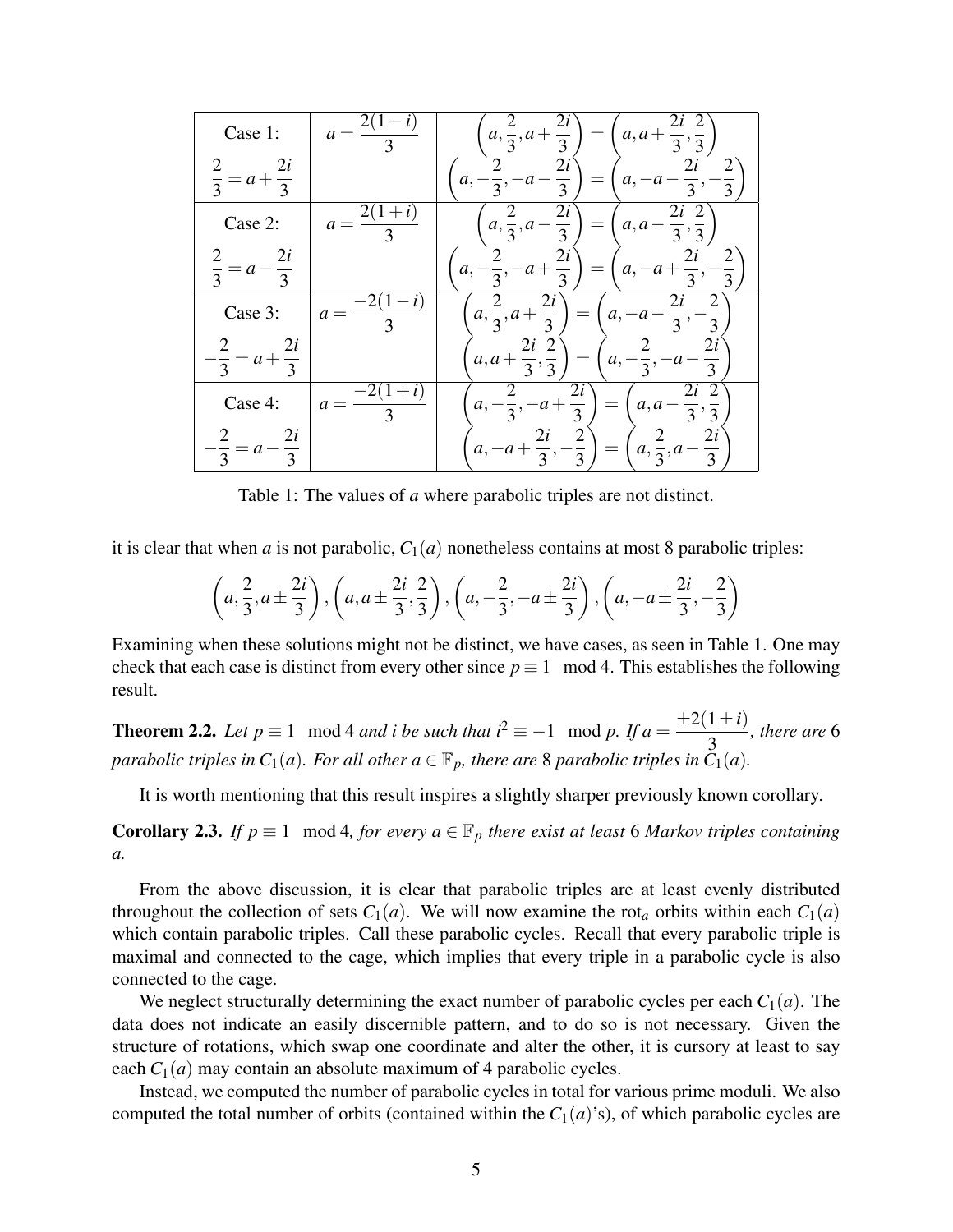a subset, as well as the relative numbers of triples contained immediately within parabolic cycles. The results of these computations are summarized in Table 2 and Figure 2 on the next page. It is noteworthy that  $C_1(0)$  was not factored into the computations in Table 2, since it has a special size and uniquely predictable behavior; more on this below. In practice simply apply a jumping rotation to any initial element in  $C_1(0)$ .

The motivation behind examining parabolic cycles is to connect every triple  $(x_1, x_2, x_3)$  to some parabolic cycle, if not in  $C_1(x_1)$  then in some other  $C_1(a)$  after some number of jumping rotations. The statistics in Table 2 indicate that even as parabolic cycles diminish in abundance, the probability that an random Markov triple will be in a parabolic cycle, and thus connected to the cage, remains surprisingly high.

One factor in explaining this fact is that for maximal hyperbolic and elliptic  $a \in \mathbb{F}_p$ , all of  $C_1(a)$ is one orbit, which is a parabolic cycle, since*C*1(*a*) contains some parabolic triples. For *a* of higher order in general, there are fewer orbits in  $C_1(a)$ , each having a larger size, so more elements will fall within some parabolic cycle. A greater ratio of elements in  $\mathbb{F}_p$  with a relatively large order will indicate a larger ratio of elements within some parabolic cycle, and hence a larger initial connected component.

If relatively few triples are contained within parabolic cycles as *p* grows, then more jumping rotations should be required before one stumbles into a parabolic cycle within some  $C_1(a)$ , assuming  $\hat{G}_p$  is connected. Therefore, the efficiency of this approach to understanding the structure of  $\hat{G}_p$  depends largely upon how the percentages in Table 2 extrapolate out for larger prime moduli or, equivalently, upon the distribution of orders for elements of  $\mathbb{F}_p$  given larger p. One limitation to this perspective is it only applies to  $p \equiv 1 \mod 4$ , for which there exist any parabolic elements. This is the extent of new light this paper has to offer on this alternative perspective.

A difficult next step to developing this approach might also be examining how parabolic cycles relate to non-parabolic cycles. Specifically, one might study jumping rotations off parabolic cycles. How frequently do they land in non-parabolic orbits? As noted above, this is closely related to the distribution of orders for elements of  $\mathbb{F}_p$  given larger *p*.

## 3 A Note on  $C_1(0)$

A minor discovery was made while exploring the above perspective. It relates to the structure of  $C_1(0)$ , which is unique to all other elements. As a preface, note when  $x_1 = 0$ , still  $x = 3x_1 = 0$ .

**Lemma 3.1.** *Let p* > 2*. If p*  $\equiv$  1 mod 4*, then the element* 0 *is hyperbolic. Otherwise, when p*  $\equiv$  3 mod 4*,* 0 *is elliptic.*

*Proof.*  $\left(\frac{x^2-4}{n}\right)$  $\frac{(-4)}{p}$ ) =  $(\frac{-4}{p})$  = 1 if and only if  $(\frac{-1}{p})$  $\binom{p}{p}$  = 1, since 4 = 2<sup>2</sup> is always a quadratic residue. Equivalently,  $p \equiv 1 \mod 4$ .

Previous work by both references implied that if 0 is hyperbolic, |*C*1(0)| should be of size *p*−1 like all other hyperbolic elements, and if 0 is elliptic, similarly  $|C_1(0)| = p + 1$ . However, this is not the case. This is the discovered exception to the rule implicitly given in [2] and explicitly explained in [1] that the size of  $|C_1(a)|$  may be determined generally by only the element type of *a*. We reserve more discussion of this following the proof.

Theorem 3.2. *Suppose we exclude the trivial Markov solution* (0,0,0)*. Then,*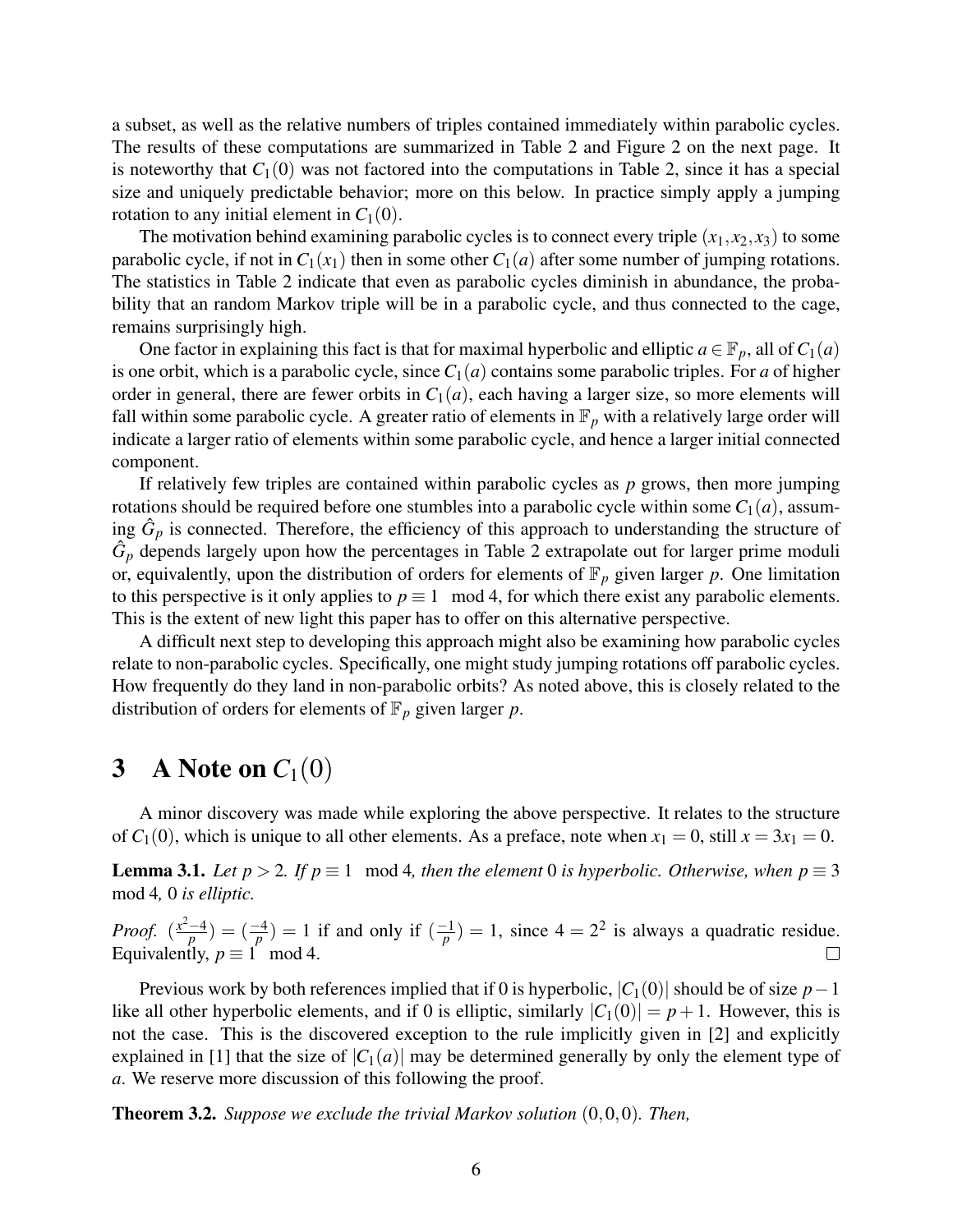| Prime Modulus | Parabolic Cycles/Orbits | Triples Within Some Parabolic Cycle |
|---------------|-------------------------|-------------------------------------|
| 5             | 100%                    | 100%                                |
| 13            | 85%                     | 91.667%                             |
| 17            | 82.759%                 | 89.583%                             |
| 29            | 62.5%                   | 77.857%                             |
| 37            | 70.513%                 | 86.111%                             |
| 41            | 61.345%                 | 78.429%                             |
| 53            | 61.364%                 | 80.342%                             |
| 61            | 58.333%                 | 82%                                 |
| 73            | 55.385%                 | 81.404%                             |
| 89            | 45.161\%                | 72.446%                             |
| 97            | 47.923%                 | 77.220%                             |
| 101           | 49.102%                 | 75.369%                             |
| 109           | 42.857%                 | 72.464%                             |
| 113           | 47.342%                 | 75.273%                             |
| 137           | 50.348%                 | 76.771%                             |

Table 2: "Parabolic Cycles/Orbits" indicates the percentage of orbits within the  $C_1(a)$ 's which are parabolic cycles. "Triples Within Some Parabolic Cycle" indicates the percentage of Markov triples which lie immediately in some parabolic cycle.



Figure 2: Data from Table 2.